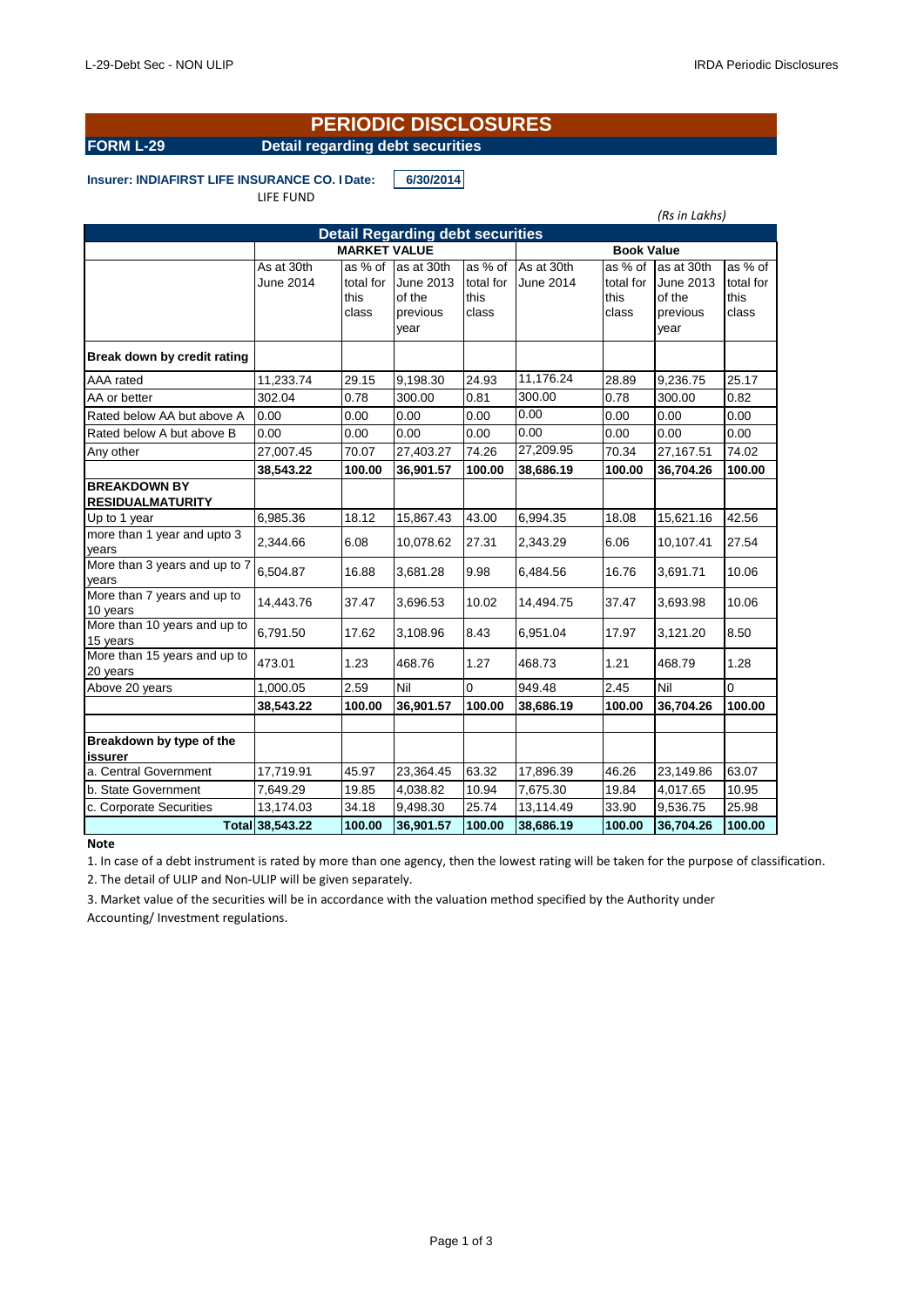# **PERIODIC DISCLOSURES**

**FORM L-29 Detail regarding debt securities**

### Insurer: INDIAFIRST LIFE INSURANCE CO. I Date: 6/30/2014 PENSION AND GENERAL ANNUITY FUNDS

|                                                |                         |                                       |                                                       |                                       |                         |                                       | (Rs in Lakhs)                                         |                                       |
|------------------------------------------------|-------------------------|---------------------------------------|-------------------------------------------------------|---------------------------------------|-------------------------|---------------------------------------|-------------------------------------------------------|---------------------------------------|
| <b>Detail Regarding debt securities</b>        |                         |                                       |                                                       |                                       |                         |                                       |                                                       |                                       |
|                                                |                         | <b>MARKET VALUE</b>                   |                                                       |                                       |                         | <b>Book Value</b>                     |                                                       |                                       |
|                                                | As at 30th<br>June 2014 | as % of<br>total for<br>this<br>class | as at 30th<br>June 2013<br>of the<br>previous<br>vear | as % of<br>total for<br>this<br>class | As at 30th<br>June 2014 | as % of<br>total for<br>this<br>class | as at 30th<br>June 2013<br>of the<br>previous<br>vear | as % of<br>total for<br>this<br>class |
| Break down by credit rating                    |                         |                                       |                                                       |                                       |                         |                                       |                                                       |                                       |
| AAA rated                                      | 124,819.29              | 323.84                                | 57,350.15                                             | 155.41                                | 125,130.00              | 323.45                                | 57,373.13                                             | 156.31                                |
| AA or better                                   | 18,166.55               | 47.13                                 | 14,888.13                                             | 40.35                                 | 18,448.10               | 47.69                                 | 14,822.57                                             | 40.38                                 |
| Rated below AA but above A                     | Nil                     | Nil                                   | Nil                                                   | Nil                                   | Nil                     | Nil                                   | Nil                                                   | Nil                                   |
| Rated below A but above B                      | Nil                     | Nil                                   | Nil                                                   | Nil                                   | Nil                     | Nil                                   | Nil                                                   | Nil                                   |
| Any other                                      | 161,638.40              | 419.37                                | 74,180.09                                             | 201.02                                | 164,471.35              | 425.14                                | 74,212.89                                             | 202.19                                |
|                                                | 304,624.24              | 790.34                                | 146,418.36                                            | 396.78                                | 308,049.45              | 796.28                                | 146,408.59                                            | 398.89                                |
| <b>BREAKDOWN BY</b><br><b>RESIDUALMATURITY</b> |                         |                                       |                                                       |                                       |                         |                                       |                                                       |                                       |
| Up to 1 year                                   | 11,001.84               | 28.54                                 | 7,120.83                                              | 19.30                                 | 10,984.90               | 28.39                                 | 7,093.79                                              | 19.33                                 |
| more than 1 year and upto 3<br>years           | 32,777.69               | 85.04                                 | 7,901.57                                              | 21.41                                 | 32,459.05               | 83.90                                 | 7,829.51                                              | 21.33                                 |
| More than 3 years and up to 7<br>vears         | 95,914.74               | 248.85                                | 34,904.04                                             | 94.59                                 | 95,769.53               | 247.55                                | 34,925.01                                             | 95.15                                 |
| More than 7 years and up to<br>10 years        | 104,757.10              | 271.79                                | 64,910.26                                             | 175.90                                | 106,917.84              | 276.37                                | 64,946.98                                             | 176.95                                |
| More than 10 years and up to<br>15 years       | 49,741.48               | 129.05                                | 22,595.91                                             | 61.23                                 | 50,947.54               | 131.69                                | 22,618.26                                             | 61.62                                 |
| More than 15 years and up to<br>20 years       | 10,431.40               | 27.06                                 | 8,985.77                                              | 24.35                                 | 10,970.60               | 28.36                                 | 8,995.04                                              | 24.51                                 |
| Above 20 years                                 | Nil                     | Nil                                   | Nil                                                   | Nil                                   | NIL                     | 0.00                                  | Nil                                                   | Nil                                   |
|                                                | 304,624.24              | 790.34                                | 146,418.36                                            | 396.78                                | 308,049.45              | 796.28                                | 146,408.59                                            | 398.89                                |
|                                                |                         |                                       |                                                       |                                       |                         |                                       |                                                       |                                       |
| Breakdown by type of the<br>issurer            |                         |                                       |                                                       |                                       |                         |                                       |                                                       |                                       |
| a. Central Government                          | 116,377.49              | 301.94                                | 45,008.87                                             | 121.97                                | 118,247.90              | 305.66                                | 45,023.17                                             | 122.66                                |
| b. State Government                            | 40,481.91               | 105.03                                | 29,171.22                                             | 79.05                                 | 41,444.45               | 107.13                                | 29,189.72                                             | 79.53                                 |
| c.Corporate Securities                         | 147,764.84              | 383.37                                | 72,238.28                                             | 195.76                                | 148,357.10              | 383.49                                | 72,195.69                                             | 196.70                                |
| <b>Total</b>                                   | 304,624.24              | 790.34                                | 146,418.36                                            | 396.78                                | 308,049.45              | 796.28                                | 146,408.59                                            | 398.89                                |

### **Note**

1. In case of a debt instrument is rated by more than one agency, then the lowest rating will be taken for the purpose of classification. 2. The detail of ULIP and Non-ULIP will be given separately.

3. Market value of the securities will be in accordance with the valuation method specified by the Authority under Accounting/ Investment regulations.